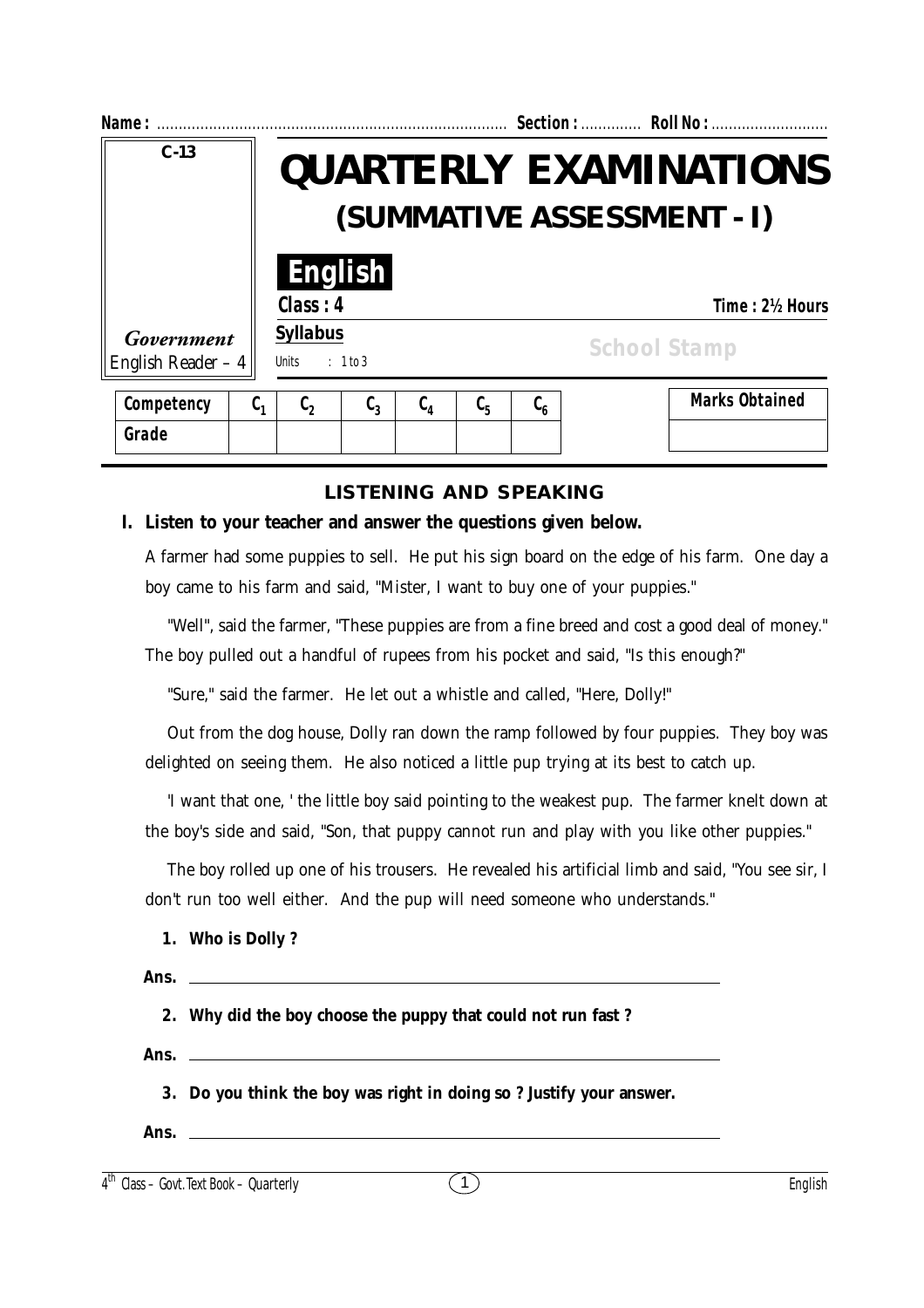**II. Look at the series of pictures and write the story told by the pictures. You may use the clues given below each picture.**



#### **Ans.**

# **READING AND RESPONDING**

**I. Suppose the pancake met a dog, what would it say ? Write the conversation between the pancake and the dog.**

**Dog :** Good day, pancake !

Pancake : The same to you, doggy - poggy !

| <b>Dog</b> |  |
|------------|--|
| Pancake :  |  |

**II. Bodh Raj visited Bhisham's house often because it was a good place to hurt birts. To avoid the hunting of birds further, Bhisham wanted to put up a sign board. Bodh Raj and Bhisham met the next day after the incident.**

**Now write the conversation between them.**

|  | <b>Bhisham</b> : Bodh Raj, what have you got in your hands? |
|--|-------------------------------------------------------------|
|  | <b>Bodh Raj</b> : I have got some seeds with me.            |
|  |                                                             |
|  |                                                             |
|  |                                                             |
|  |                                                             |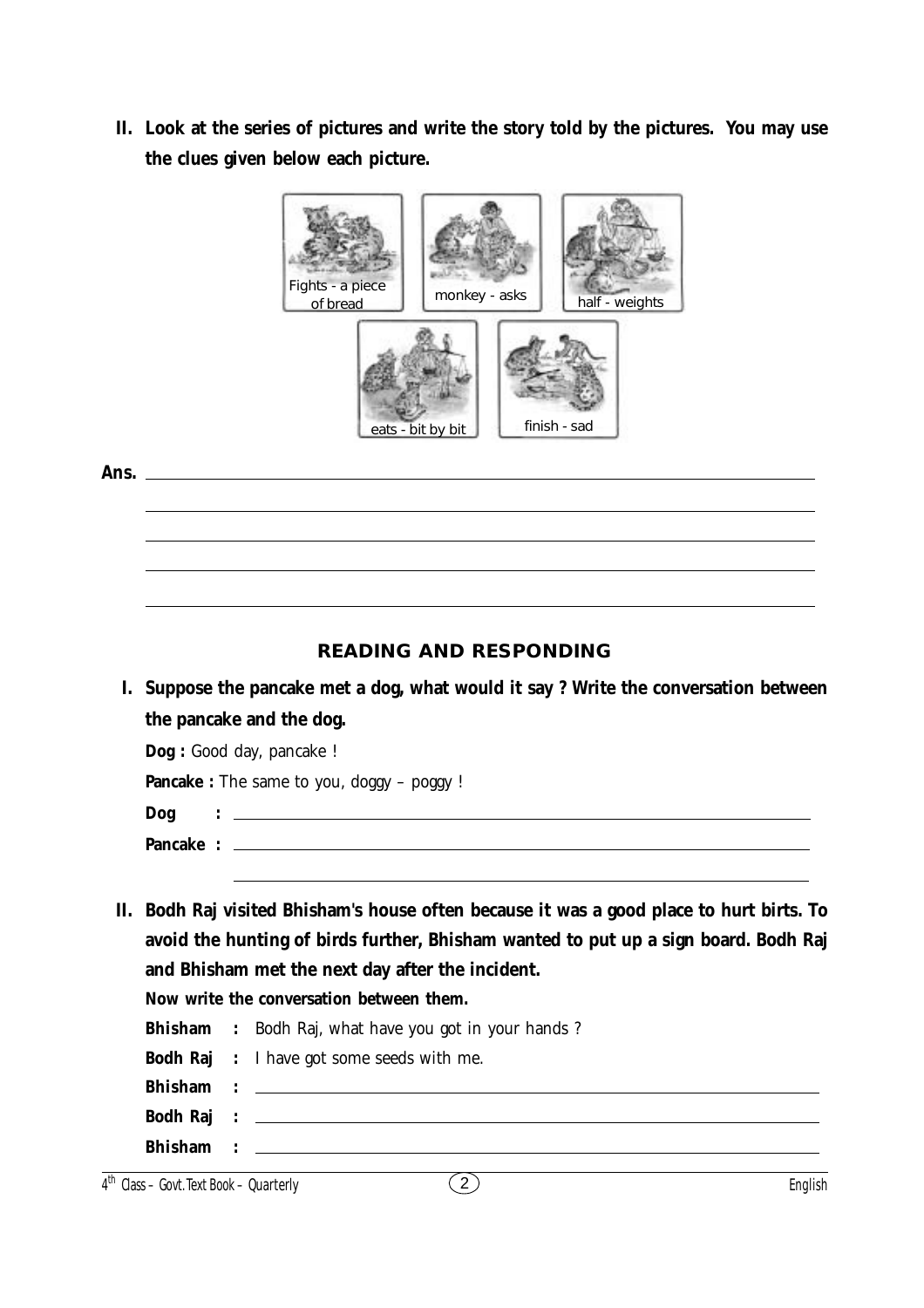|      | 1) Where are the children going?                                                                                      |  |
|------|-----------------------------------------------------------------------------------------------------------------------|--|
|      |                                                                                                                       |  |
|      | 2) Pick out the expression from the poem that suggests 'care and affection'.                                          |  |
|      |                                                                                                                       |  |
|      | 3) Why did the king spare pythias' life?                                                                              |  |
| Ans. | <u> 1989 - Johann Harry Harry Harry Harry Harry Harry Harry Harry Harry Harry Harry Harry Harry Harry Harry Harry</u> |  |
| 4)   | Who is Dolly?                                                                                                         |  |
|      | Ans. $\Box$                                                                                                           |  |
|      | 5) Do you think the boy choose the puppy that could not run fast?                                                     |  |
|      | Ans. $\Box$                                                                                                           |  |
|      | <b>WRITING</b>                                                                                                        |  |
|      | Look at the pictures. Describe each picture and also add words spoken by the charac-                                  |  |
|      | ters in it.                                                                                                           |  |
|      |                                                                                                                       |  |
|      |                                                                                                                       |  |
|      |                                                                                                                       |  |
|      |                                                                                                                       |  |
|      |                                                                                                                       |  |
|      | and the control of the control of the control of the control of the control of the control of the control of the      |  |
|      |                                                                                                                       |  |
|      |                                                                                                                       |  |
|      |                                                                                                                       |  |
|      |                                                                                                                       |  |
|      |                                                                                                                       |  |
|      | II. Add lines to the following poem.                                                                                  |  |
|      | Your food is not your food                                                                                            |  |
|      | In your plate                                                                                                         |  |
|      | Until you hold it<br>In your hand                                                                                     |  |
|      |                                                                                                                       |  |

# $\overline{4^{th}}$  Class – Govt. Text Book – **Quarterly**  $\overline{3}$  English